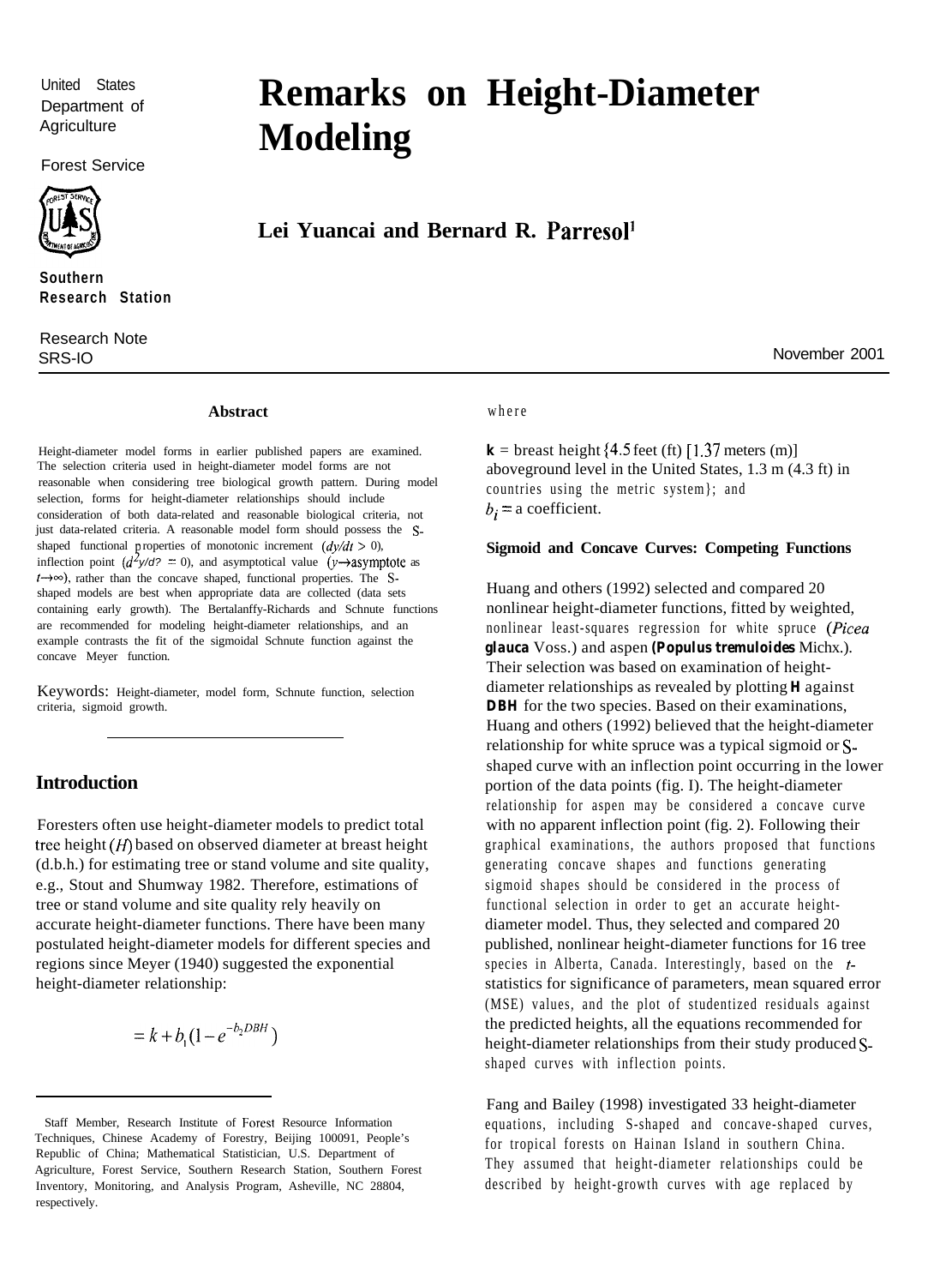

Figure 1-Sigmoidal curve.



Figure 2-Concave curve.

d.b.h. They considered a number of characteristics in selecting functions but neglected functional inflection point as a selection criterion. Based on MSE values, most of the best equations with three parameters gave S-shaped curves with inflection points.

#### **Biological Growth Pattern Points to Desirable Mathematical Properties**

In addition to Huang and others (1992) and Fang and Bailey (1998), many others have used both S-shaped and concaveshaped curves in forest models for height-diameter curves, e.g., Arabatzis and Burkhart 1992. However it seems that in the course of model selection, none of these published papers considered the biological process of tree growth. From a biological point of view, a curve of height growth

does exhibit a sigmoid or S-shaped pattern for a normal tree life span (Chaplain and others 1999, Clutter and others 1983, Thompson and others 1992). From a mathematical perspective, curves for height growth should possess the properties of (1) monotonic increment, (2) inflection point, and (3) asymptotic value. These properties can be obtained by taking the first derivative of the dependent variable  $(y)$ with respect to the independent variable (t) and setting it to be greater than zero, i.e.,  $dy/dt > 0$ , for monotonic increment, by taking the second derivative to be equal to zero for inflection point, i.e.,  $d^2y/dt^2 = 0$ , or by constraining the dependent variable to approach an asymptote as the independent variable goes to infinity, i.e.,  $y \rightarrow$  asymptote as  $t\rightarrow\infty$ .

### **Ambiguity**

Why were both the S-shaped and the concave-shaped functional forms always considered as competing models in the selection process? We think that some characteristics of such functions for height-diameter relationships and the biological process of tree growth are understood ambiguously, so that comparisons of functional forms often have been based on empirical criteria, i.e., data-related criteria, with little regard to the characteristics imposed a *priori* by the functional forms on the estimated curve. It is important to have evaluated and acquired an understanding of the assumptions and implicit limitations imposed by these commonly used models. This is because the inherent mathematical characteristics of a given functional form have important implications (1) for the hypotheses that can be tested, (2) for the statistical estimation methods employed, and (3) on the shape of the resulting height-diameter curve. Also, considerable bias can arise due to the use of an inappropriate functional form.

Therefore, at least three important characteristics of heightdiameter curves should be examined before fitting a model: (1) monotonic increment, (2) inflection point, and (3) asymptote, e.g., Parresol 1992, p. 1,430. An S-shaped curve has the properties of monotonic increment, inflection point, and asymptotic value, while a concave-shaped curve has properties of monotonic increment and asymptotic value, but has no inflection point. Why was an S-shaped model better than a concave-shaped one in the reviewed papers? This is because those characteristics exhibited by the Sshaped models are more appropriate to describe a realistic height-diameter relationship that exhibits an S-shaped biological growth pattern.

Previous height-diameter models may have been concave because only trees larger than the inflection point were in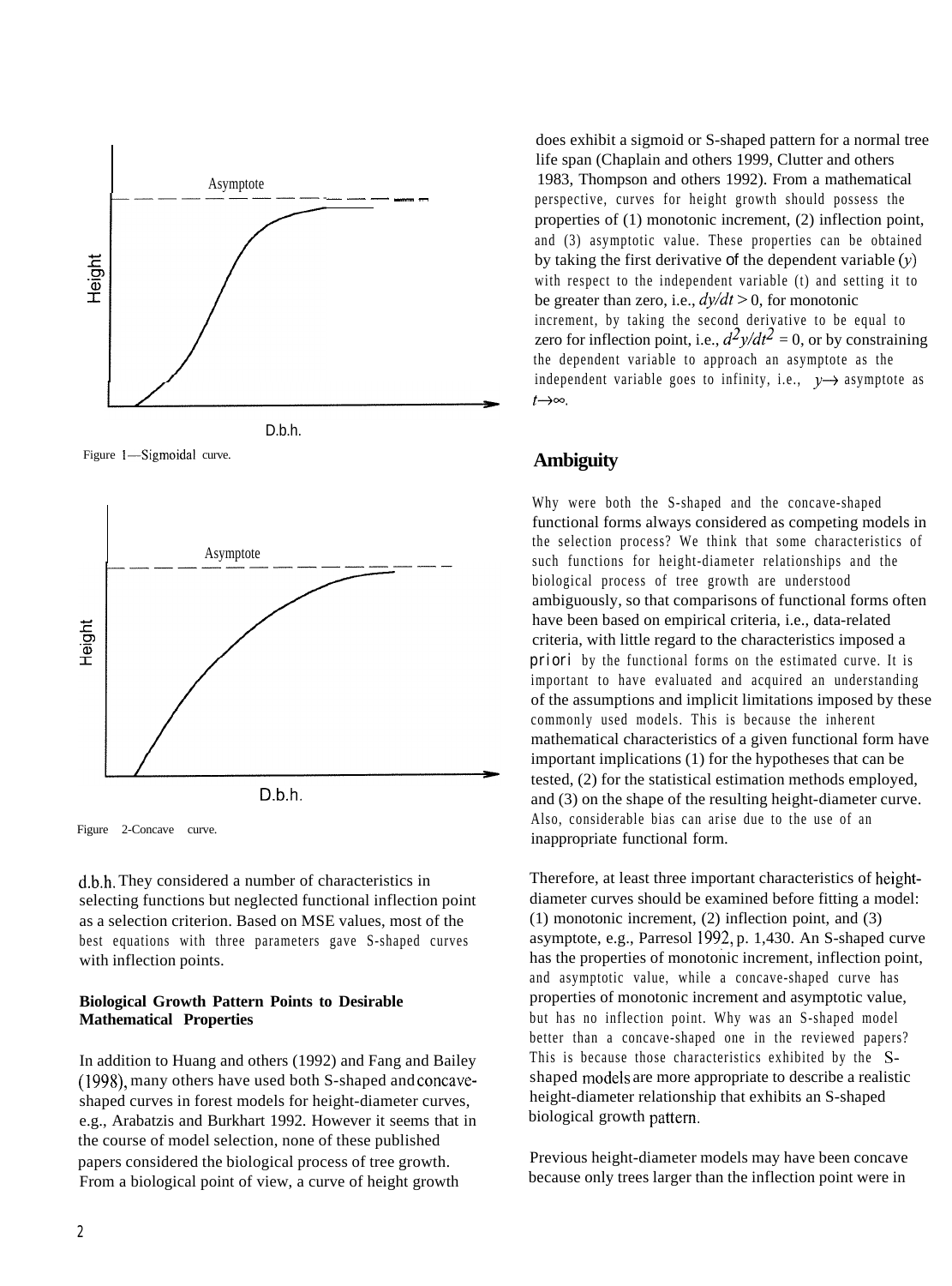the database. In this case, the concave model may have better fit statistics than an S-shaped model, but it may be poor in the lower range where there are no data (poor extrapolation properties). Thus, the S-shaped mode1 reflects appropriate biological properties that are not captured by the data-driven concave model but may exhibit slightly poorer fit statistics. This may be why some researchers have felt that the concave mode1 was superior. Today, however, when total biomass utilization and global carbon-uptake are predominant issues, we also are interested in smaller trees. Thus, the S-shaped models should be considered more appropriate than ever before.

#### **Recommendations**

In light of our reviews and discussions, we propose and recommend the following for modeling height-diameter relationships:

- 1. The selection of a functional form for height-diameter relationships should not be restricted to the ease-of-fit to data, nor only to data-related criteria, but also should consider characteristics of the chosen model, such as monotonic increment, functional inflection point, and asymptotic value. These characteristics are very important (especially for making extrapolations) and easy to test for the chosen mode1 forms-to see whether or not they are suitable for modeling height-diameter relationships. A functional form with monotonic increment, inflection point, and asymptotic value can describe height-diameter relationships appropriately. The curve of the functional form should be typical of a height cumulative growth curve, which starts at the origin value, increases steadily to attain maximum growth at an inflection point, and then gradually approaches an asymptotical value. This type of curve is also directly compatible with a height-increment curve, where the increment begins at a value of zero, increases steadily to reach a maximum, and then decreases asymptotically toward zero.
- 2. Data for mode1 building should include early height growth. Functions generating a concave-shaped curve as competing models to depict height over diameter should not be necessary. Generally, functions rendering a concave curve cannot describe tree or stand growth behaviors appropriately (especially fast-growth trees and stands). However, if a data set includes only larger or older trees beyond the inflection point, then a mode1 generating a concave curve will probably work best. Even though a sigmoid model is correct theoretically, it may not give a good fit if the range of the data is beyond the point of inflection for the species and growing conditions.
- 3. Sigmoid or S-shaped functions may be expanded to mode1 other forestry relationships-such as volume-age, height-age, and diameter-age functions.
- 4. The Bertalanffy-Richards growth function (Richards 1959) and the Schnute (198 I ) models are probably the most flexible and versatile functions available for modeling height-diameter relationships. Both are able to assume various shapes with different parameter values, and they produce satisfactory curves under wide-ranging biological/ecological modeling circumstances. The Schnute model is easy to fit and quick to achieve convergence for any database (Lei 1998). The Bertalanffy-Richards function is

$$
H = \begin{cases} b_1(1 - b_2 e^{-b_3 DBH} \int^{1/(1 - b_4)]}, \\ \text{if } b_4 > 1 \text{ or } 0 \le b_4 < 1 \text{ or instances when } b_4 < 0 \end{cases}
$$
  

$$
b_1 (b_2 e^{b_3 DBH} - 1)^{[1/(1 - b_4)]}, \\ b_2 (b_2 e^{b_3 DBH} - 1)^{[1/(1 - b_4)]}, \\ \text{under certain conditions when } b_4 < 0
$$

The Schnute function is

$$
H = \left[ H_1^b + (H_2^b - H_1^b) \frac{1 - e^{-a(DBH - DBH_1)}}{1 - e^{-a(DBH_2 - DBH_1)}} \right]^{(1/b)}
$$

where

 $DBH_1$  = diameter of a young tree (lower range of data),  $DBH_2$  = diameter of an old tree (upper range of data),  $H_1$  = tree height at *DBH*<sub>1</sub>,  $H_2$  = tree height at *DBH*<sub>2</sub>, *a* = constant acceleration in growth rate, and  $b =$  incremental acceleration in growth rate.

The coefficients to be estimated in the Schnute function are  $H_1$ ,  $H_2$ , *a*, and *b*. The values  $DBH_1$  and  $DBH_2$  are fixed and are normally taken to be the smallest and largest diameters in the data.

#### **Example**

Consider the 40 height-diameter pairs listed in table 1. These data are for *Homalium racemosum* Jacq. growing in the Caribbean National Forest on the tropical island of Puerto Rico and represent a typical species growing in the subtropical wet life zone (Holdridge 1967). These data points are graphed in figure 3 along with the fitted sigmoidal Schnute function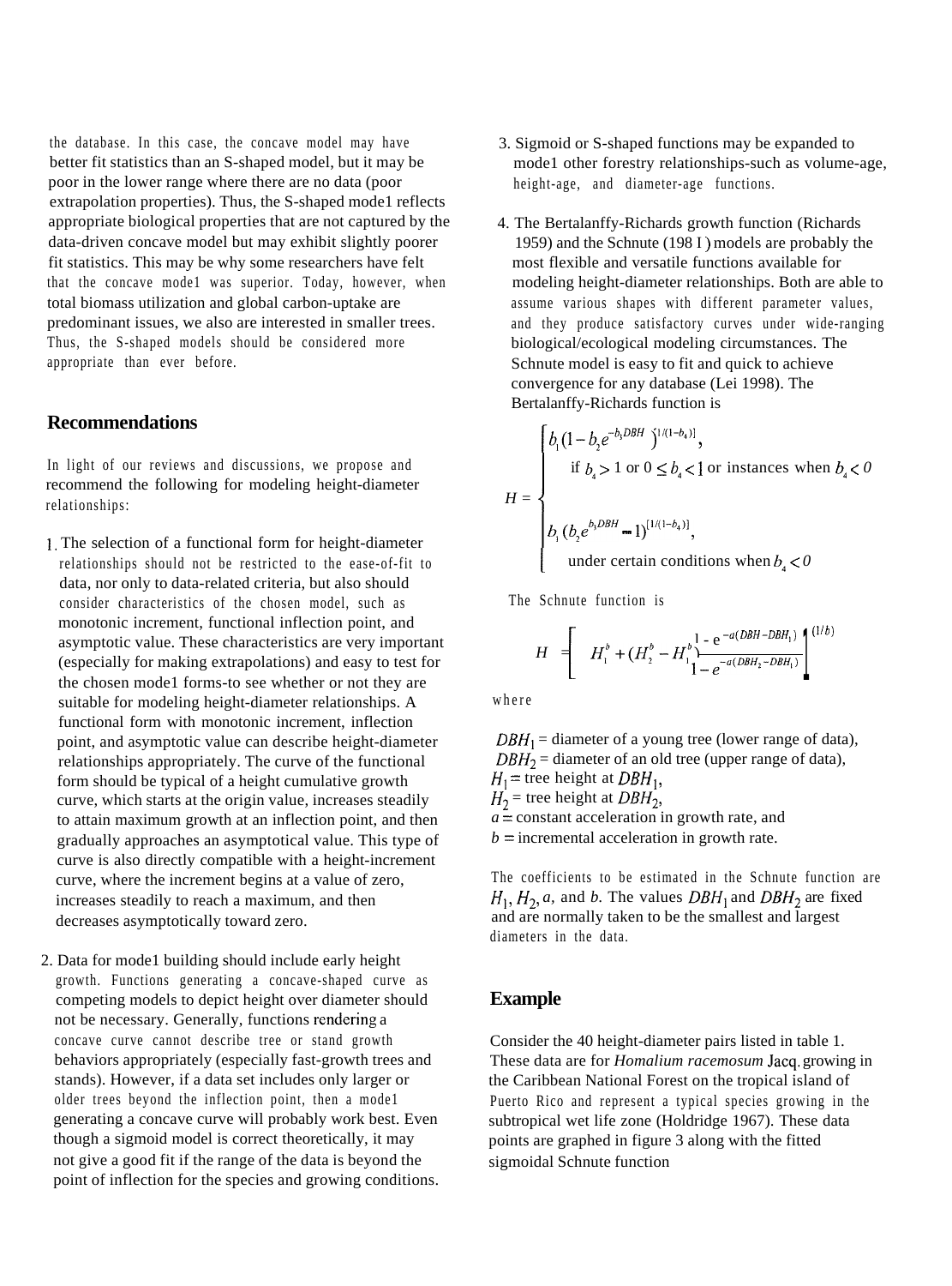| Tree | D.b.h. | Height         | Tree | D.b.h. | Height         |
|------|--------|----------------|------|--------|----------------|
|      | Cm     | $\mathfrak{m}$ |      | Cm     | $\mathfrak{m}$ |
| 1    | 12.7   | 15.2           | 21   | 29.0   | 21.3           |
| 2    | 14.2   | 10.7           | 22   | 29.5   | 18.3           |
| 3    | 15.5   | 15.2           | 23   | 29.7   | 16.8           |
| 4    | 15.7   | 16.8           | 24   | 32.3   | 19.8           |
| 5    | 15.7   | 16.8           | 25   | 32.8   | 18.3           |
| 6    | 18.5   | 16.8           | 26   | 33.5   | 19.8           |
| 7    | 18.5   | 18.3           | 27   | 35.1   | 24.4           |
| 8    | 18.8   | 13.7           | 28   | 36.6   | 19.8           |
| 9    | 19.6   | 12.2           | 29   | 36.6   | 21.3           |
| 10   | 20.3   | 19.8           | 30   | 37.3   | 21.3           |
| 11   | 20.8   | 16.8           | 31   | 37.6   | 21.3           |
| 12   | 21.6   | 15.2           | 32   | 40.6   | 21.3           |
| 13   | 21.8   | 15.2           | 33   | 41.7   | 24.4           |
| 14   | 22.4   | 16.8           | 34   | 41.9   | 22.9           |
| 15   | 23.4   | 21.3           | 35   | 48.8   | 24.4           |
| 16   | 25.1   | 18.3           | 36   | 53.8   | 22.9           |
| 17   | 25.7   | 15.2           | 37   | 55.9   | 19.8           |
| 18   | 28.2   | 21.3           | 38   | 56.1   | 24.4           |
| 19   | 28.4   | 18.3           | 39   | 77.2   | 25.9           |
| 20   | 28.7   | 13.7           | 40   | 81.5   | 25.9           |

**Table l-Height-diameter pairs for 40 measured trees of the species** *Homalium racemosum* **from the Caribbean National Forest on the island of Puerto Rico**

 $D.b.h. =$  diameter at breast height



Figure 3-Height-diameter scatter plot of40 trees of Homalium racemosum Jacq. from Puerto Rico showing a sigmoid curve (Schnute function) and a concave curve (Meyer function) through the data points

$$
H = \begin{bmatrix} 14.1084^{-2.7486} + (25.2927^{-2.7486}) & \frac{1}{-2.7486} \\ 14.1084^{-2.7486} & \frac{1}{1 - e^{-0.0709(BH - 12.7)}} \\ -14.1084^{-2.7486} & \frac{1}{1 - e^{-0.0709(81.5 - 12.7)}} \end{bmatrix}
$$

$$
R^2 = 0.67
$$
,  $RMSE = 2.26$  m

and the fitted concave Meyer function

$$
\mathbf{H} = 1.3 + 23.7065(1 - e^{-0.0497DBH})
$$

$$
R^2 = 0.65, RMSE = 2.28 \text{ m}
$$

where

 $\overline{u}$ 

$$
R^{2} = 1 - \frac{\sum_{i=1}^{n} (H_{i} - \hat{H}_{i})^{2}}{\sum_{i=1}^{n} (H_{i} - \bar{H})^{2}}
$$
  
RMSE = root mean squared error =  $\sqrt{\sum_{i=1}^{n} (H_{i} - \hat{H}_{i})^{2}/(n-p)}$ ,

*n* = number of observations, and

 $p =$  number of function parameters.

It is obvious from figure 3 that the sigmoidal curve is better suited to the data than the concave curve. The asymptote (A) and the inflection point  $(DBH^*, H^*)$  for the Schnute function are:

$$
A = \frac{e^{a DBH} H_2^{b} - e^{a DBH_1} H_1^{b}}{e^{a DBH_2} - e^{a DBH_1}} = 25.6 \text{ m}
$$

$$
DBH^* = DBH, + DBH_2
$$
  

$$
-\frac{1}{a} \ln \left[ \frac{b(e^{a DBH_2} H_2^b - e^{a DBH_1} H_1^b)}{H_2^b - H_1^b} \right] = 18.4 \text{ cm}
$$

$$
H^* = \left[ \frac{(1-b)(e^{a'DBH_2}H_2^b - e^{a'DBH_1}H_1^b)}{e^{a'DBH_1} - e^{a'DBH_1}} \right]^{(1/b)} = 15.8 \text{ m}
$$

ولأواد

In summary, data-related and reasonable biological criteria should be considered simultaneously for estimating forestry relationships in the process of selecting functions.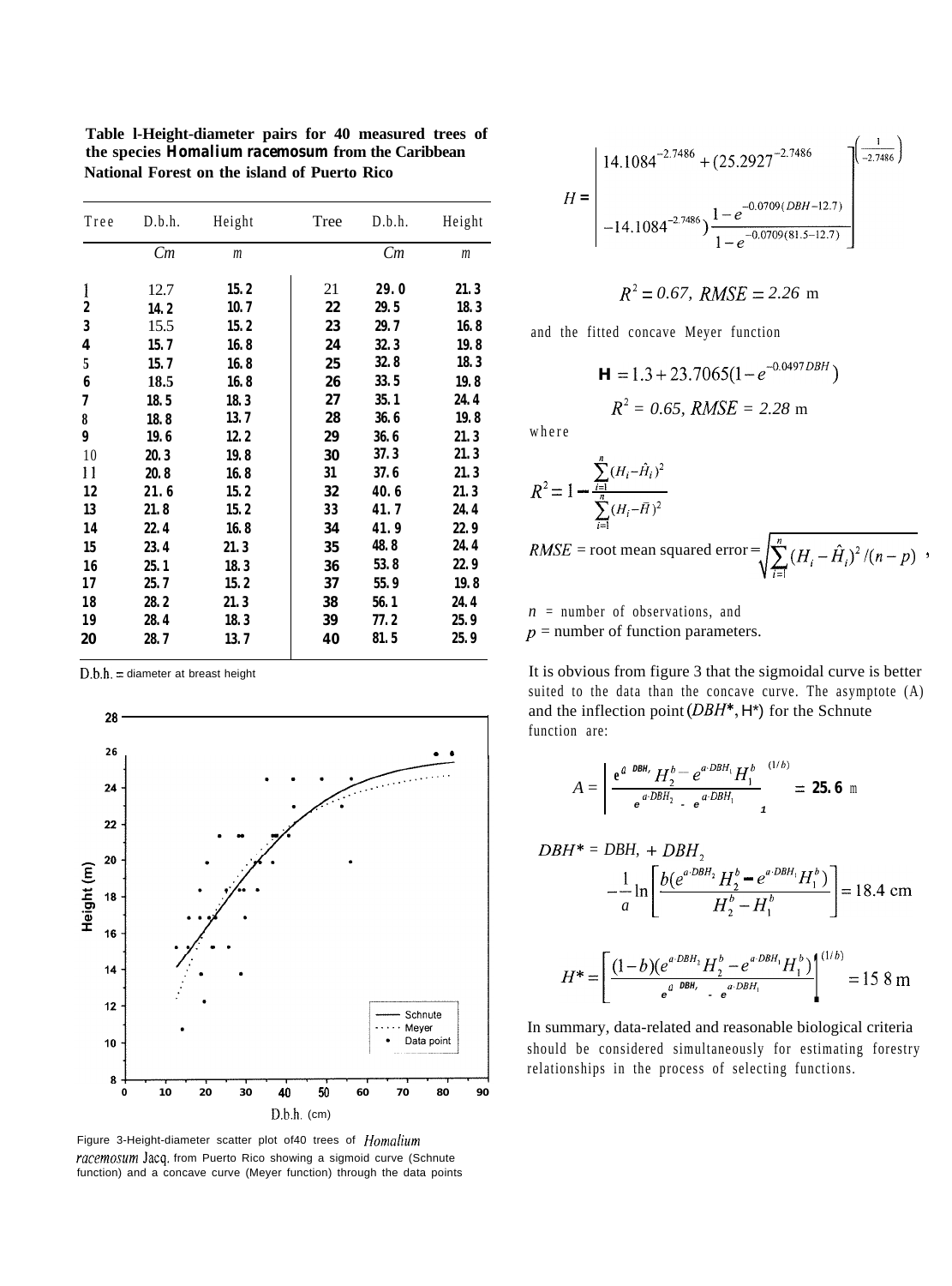#### **Acknowledgments**

We are grateful to Drs. Pacheco Marques and Boris Zeide for their many helpful suggestions. Thanks also to Drs. Clark Baldwin and Stan Zamoch for their reviews.

#### **Literature Cited**

- **Arabatzis, A.A.; Burkbart, H.E.** 1992. An evaluation of sampling methods and model forms for estimating height-diameter relationships in loblolly pine plantations. Forest Science. 38 (1): 192-198.
- **Chaplain, M.A.J.; Singh, G.D.; McLaehlan, J.C., eds. 1999.** On growth and form: spatio-temporal pattern formation in biology. New York: John Wiley and Sons. 436 p.
- **Clutter, J.L.; Fortson, J.C.; Pienaar, L.V. land others].** 1983. Timber management: a quantitative approach. New York: John Wiley and Sons. 333 p.
- **Fang, Z.; Bailey, R.L.** 1998. Height-diameter models for tropical forest on Hainan Island in southern China. Forest Ecology and Management. 110: 3 15-327.
- **Holdridge, L.R.** 1967. Life zone ecology. San Jose, Costa Rica: Tropical Science Center. 206 p.
- **Huang, S.; Titus, S.J.; Wiens, D.P.** 1992. Comparison of nonlinear height-diameter functions for major Alberta tree species. Canadian Journal of Forest Research. 22: 1297--l 304.
- **Lei,** Y. 1998. Modelling forest growth and yield of *Euculyptus globulus* Labill. in central-interior Portugal. Vila Real, Portugal: Universidade de Trás-os-Montes e Alto Douro. 155 p. Ph.D. dissertation.
- **Meyer, H.A.** 1940. A mathematical expression for height curves. Journal of Forestry. 38: 415420.
- Parresol, B.R. 1992. Baldcypress height-diameter equations and their prediction confidence intervals. Canadian Journal of Forest Research. 22: 142991434.
- **Richards, J.** 1959. A flexible growth function for empirical use. Journal of Experimental Botany. 10 (29): 290-300.
- Schnute, J. 1981. A versatile growth model with statistically stable parameters. Canadian Journal of Fisheries and Aquatics Science. 38: 1128-l 140.
- **Stout, B.B.; Shumway, D.L.** 1982. Site quality estimation using height and diameter. Forest Science. 28: 639-645.
- **Thompson, D'A.; Bonner, J.T.; Gould, S.J.** 1992. On growth and form, Cambridge, UK: Cambridge University Press. 368 p.